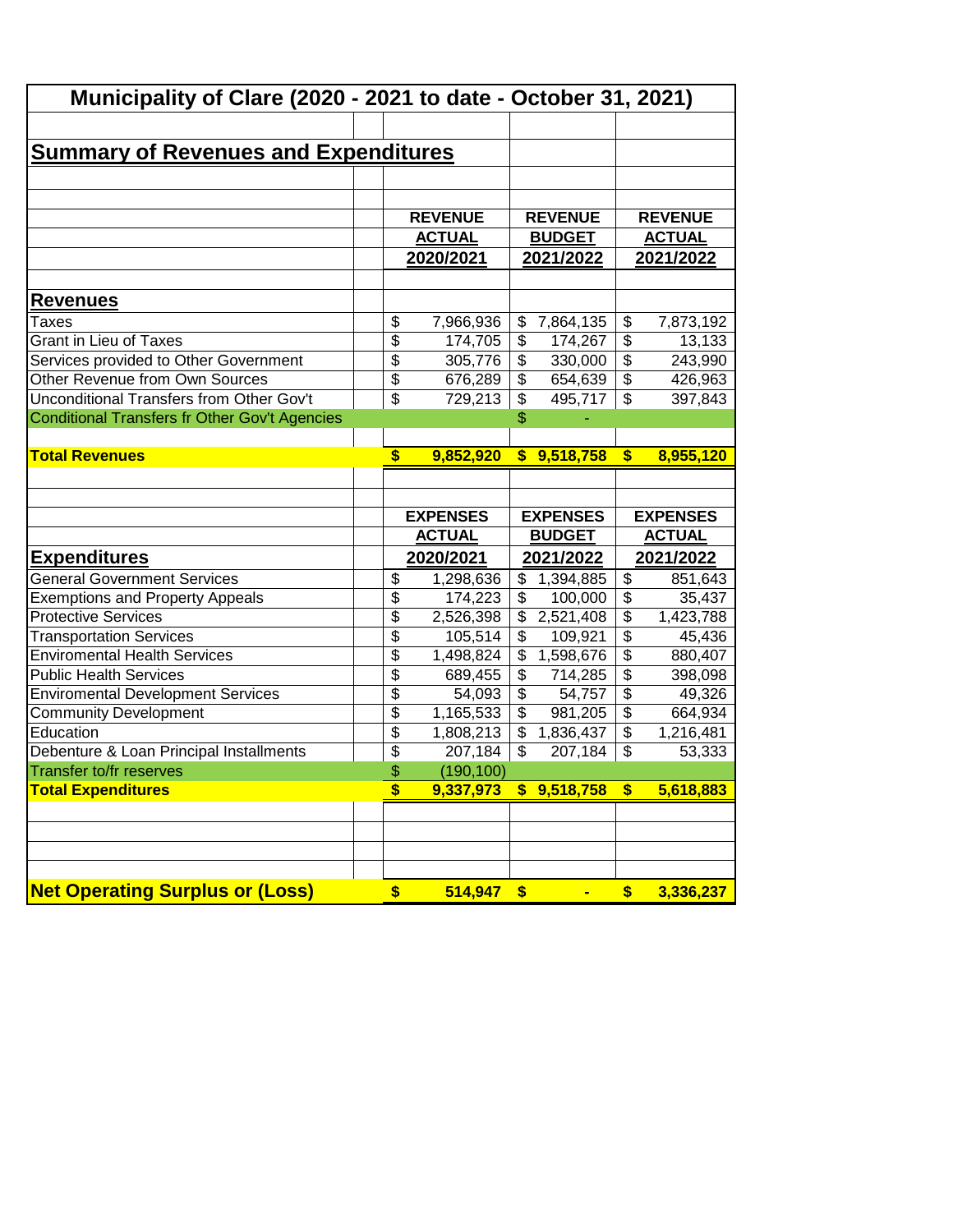|                 | Municipality of Clare (2020 - 2021 to date - October 31, 2021) |                          |                 |                                    |
|-----------------|----------------------------------------------------------------|--------------------------|-----------------|------------------------------------|
|                 |                                                                |                          |                 | Page 2                             |
|                 |                                                                |                          |                 |                                    |
| <b>Revenues</b> |                                                                |                          | <b>REVENUE</b>  |                                    |
|                 |                                                                | <b>ACTUAL</b>            | <b>BUDGET</b>   | <b>ACTUAL</b>                      |
| Acc#            |                                                                | 2020/2021                | 2021/2022       | 2021/2022                          |
|                 | <b>Taxes</b>                                                   |                          |                 |                                    |
| 11100           | <b>Assessable Property</b>                                     |                          |                 |                                    |
| 11110           | Residential Tax                                                | 5,020,669                | 5,108,088       | \$<br>5,108,088                    |
| 11120           | <b>Commercial Tax</b>                                          | 1,413,264                | 1,277,113       | \$<br>1,277,113                    |
| 11151           | Resource Tax                                                   | 431,107                  | 423,481         | $\overline{\$}$<br>423,481         |
| 11153           | Forest Property taxes (-50,000 acres @ .25)                    | \$<br>24,991             | 24,966          | \$<br>24,966                       |
| 11154           | Forest Property taxes (+50,000 acres @ .40)                    | \$<br>8,248              | 8,248           | \$<br>8,248                        |
| 11182           | Area Rate Collected for Fire Depts (5¢ uniform rate)           | 296,244                  | 296,789         | $\overline{\mathbf{e}}$<br>296,789 |
| 11182           | Area Rate Collected for Fire Truck (6¢ uniform rate)           | 355,490                  | 356,147         | \$<br>355,333                      |
| 11290           | Area Rates - Street Lights                                     | 23,379                   | 26,609          | \$<br>26,609                       |
| 11185           | Private Road Maintenance (By-Law 34)                           | \$<br>4,600              | 4,400           | \$<br>4,400                        |
|                 | <b>Sub-Total</b>                                               | 7,577,992                | 7,525,841<br>\$ | \$<br>7,525,027                    |
|                 |                                                                |                          |                 |                                    |
| 11400           | <b>Business Property</b>                                       |                          |                 |                                    |
| 11420           | Based on Revenue - Aliant                                      | 27,745                   | 25,000          | \$<br>25,906                       |
| 12430           | NS Power Inc. (Grant in lieu of taxes)                         | 5,029                    | 5,029           | \$<br>4,889                        |
| 11431           | NSFM - Nova Scotia Power (HST Rebate)                          | 23,353                   | 6,000           | \$<br>15,576                       |
|                 |                                                                |                          |                 |                                    |
|                 | Sub-Total                                                      | 56,127                   | 36,029          | \$<br>46,371                       |
|                 |                                                                |                          |                 |                                    |
| 11900           | <b>Other Taxes</b>                                             |                          |                 |                                    |
| 11910           | Deed Transfer Tax                                              | \$<br>155,268            | 125,000         | \$<br>124,529                      |
| 11920           | Change of Use Tax                                              | \$<br>139                |                 |                                    |
|                 | <b>Sewer Services Charges</b>                                  |                          |                 |                                    |
| 11184           | Church Point - Sewer Services (236Ux\$200)                     | 46,800                   | 48,600          | \$<br>48,600                       |
| 11210           | Meteghan/Mriver/MCentre - Sewer Serv (510Ux\$200)              | 101,400                  | 109,200         | \$<br>109,200                      |
| 11214           | Church Point - Sewer Frontage                                  | 5,352                    | 1,261           | \$<br>1,261                        |
| 11215           | Belliveau Cove - Frontage                                      | $\overline{\phantom{0}}$ |                 |                                    |
| 11216           | Meteghan River/Centre Ext - Frontage Charges (residential      | 10,459                   | 3,004           | $\overline{\mathbf{G}}$<br>3,004   |
| 11211           | Belliveau Cove - Sewer Services (67Ux\$200)                    | 13,400                   | 15,200          | \$<br>15,200                       |
|                 | <b>Sub-Total</b>                                               | 332,818                  | 302,265         | \$<br>301,794                      |
|                 |                                                                | 7,966,936                | 7,864,135       | 7,873,192<br>\$                    |
|                 |                                                                |                          |                 |                                    |
|                 |                                                                |                          |                 |                                    |
|                 | <b>Grants in Lieu of Taxes</b>                                 |                          |                 |                                    |
| 12100           | <b>Federal Government</b>                                      | \$<br>20,461             | 19,414          |                                    |
| 12100           | <b>Federal Government Agencies</b>                             |                          |                 |                                    |
| 12300           | <b>Provincial Government</b>                                   |                          |                 |                                    |
|                 | Prov. Properties/Resource Farm/Supporting Inst.                | 135,563                  | 135,553         | 13,133<br>\$                       |
| 11940           | Fire Protection Grant (Schools)                                | 6,780                    | 6,780           |                                    |
|                 | <b>Provincial Government Agencies</b>                          |                          |                 |                                    |
| 11930           | NS Liquor Corporation Tax                                      | 8,597                    | 9,220           |                                    |
| 11950           | <b>Civic Addressing Grant</b>                                  | 3,304                    | 3,300           |                                    |
|                 |                                                                |                          |                 |                                    |
|                 | <b>TOTAL GRANTS IN LIEU OF TAXES</b>                           | 174,705                  | 174,267         | 13,133<br>\$                       |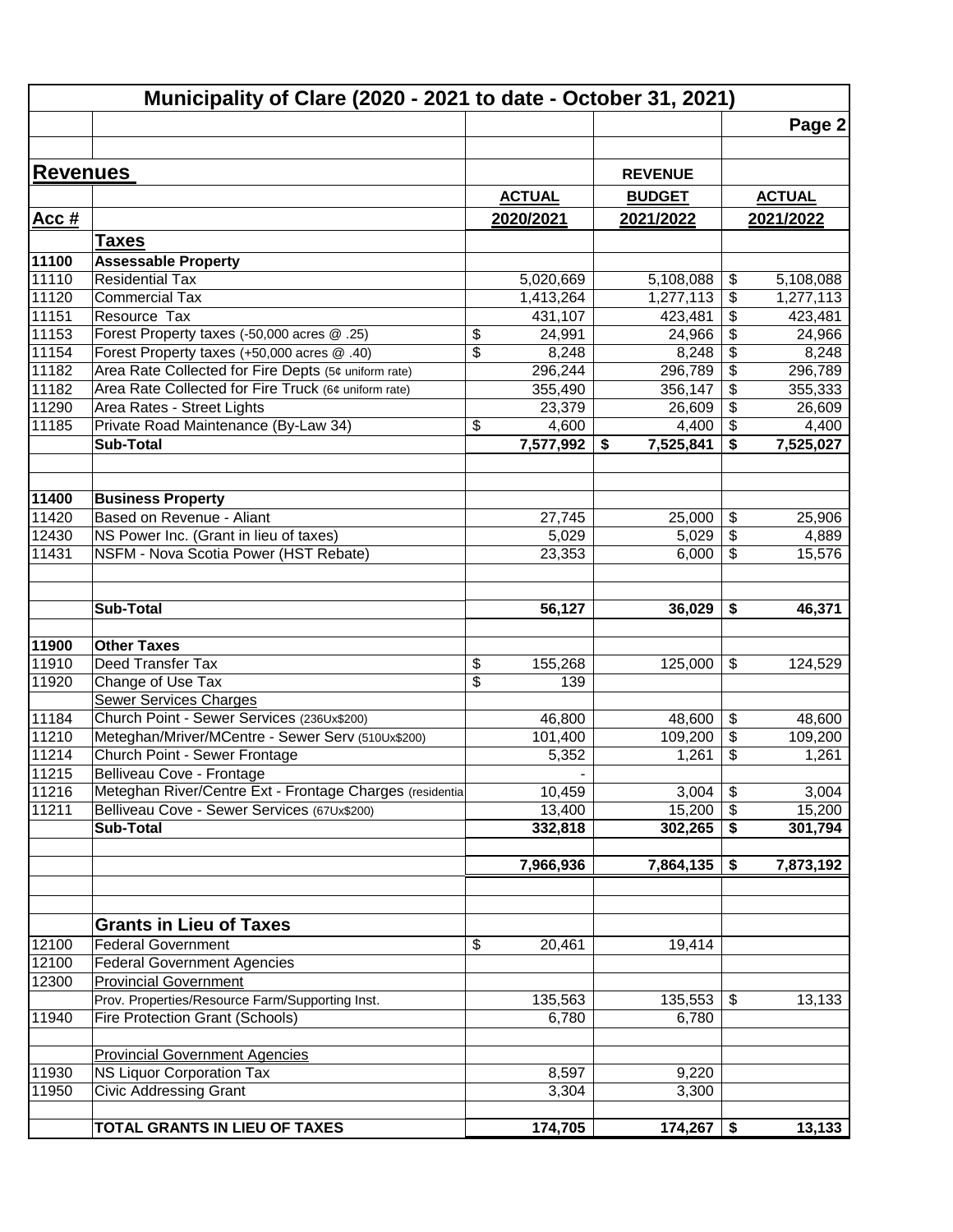|                 | Municipality of Clare (2020 - 2021 to date - October 31, 2021) |                 |               |                           |               |                                      |               |
|-----------------|----------------------------------------------------------------|-----------------|---------------|---------------------------|---------------|--------------------------------------|---------------|
|                 |                                                                |                 |               |                           |               |                                      | Page 3        |
| <b>Revenues</b> |                                                                |                 |               |                           |               |                                      |               |
|                 |                                                                |                 | <b>ACTUAL</b> |                           | <b>BUDGET</b> |                                      | <b>ACTUAL</b> |
| Acc #           |                                                                |                 | 2020/2021     |                           | 2021/2022     |                                      | 2021/2022     |
|                 |                                                                |                 |               |                           |               |                                      |               |
| 13000           | <b>Services Provided to Other Gov't</b>                        |                 |               |                           |               |                                      |               |
| 13340           | Landfill/Transfer Tipping Fees & White Goods                   | \$              | 305,776       | \$                        | 330,000       | $\boldsymbol{\mathsf{\$}}$           | 243,990       |
|                 | TOTAL SERVICES PROV.TO OTHER GOV'T                             | \$              | 305,776       | \$                        | 330,000       | \$                                   | 243,990       |
| 15000           | <b>Other Revenue from Own Sources</b>                          |                 |               |                           |               |                                      |               |
| 15100           | <b>Building &amp; Development Permits</b>                      | \$              | 91,391        | \$                        | 28,000        | $\mathbb{S}$                         | 29,248        |
| 15108           | Dog Tags                                                       | \$              | 10            |                           |               |                                      |               |
| 15200           | Fines (RCMP)                                                   | \$              | 14,919        | \$                        | 20,000        | \$                                   | 5,262         |
| 15210           | Miscellaneous - CHC                                            | $\overline{\$}$ | 1,145         | $\overline{\mathfrak{s}}$ | 8,078         | $\overline{\$}$                      | 600           |
| 15301           | Rent - Clare Health Centre                                     | \$              | 257,584       | $\overline{\mathbf{e}}$   | 276,710       | \$                                   | 175,791       |
| 15302           | Rent - Cultural Hub Culturel                                   | \$              | 12,300        | \$                        | 12,900        | \$                                   | 8,950         |
| 15304           | Clare Veteran Centre - Rentals                                 | \$              | 4,310         | $\overline{\mathbf{3}}$   | 8,000         | $\overline{\boldsymbol{\mathsf{s}}}$ | 4,184         |
| 15305           | Eco Park - Rent                                                | \$              | 25,200        | \$                        | 12,600        | $\overline{\mathcal{S}}$             | 7,113         |
| 15400           | <b>Operational Grants (SWNDHA)</b>                             | \$              | 84,830        | $\overline{\mathbf{3}}$   | 89,212        | \$                                   | 62,808        |
| 15500           | Return on Investments                                          | $\overline{\$}$ | 31,746        | $\overline{\mathbf{3}}$   | 32,000        | $\overline{\boldsymbol{\mathsf{s}}}$ | 8,757         |
| 15600           | Penalties and Interest on Taxes                                | \$              | 59,701        | \$                        | 85,000        | \$                                   | 63,976        |
| 15932           | <b>Tax Sale Fees</b>                                           | \$              | 7,200         | \$                        | 7,500         | $\frac{1}{2}$                        |               |
| 15928           | <b>Tent Rentals</b>                                            | \$              |               | \$                        | 4,500         | \$                                   | 2,750         |
| 15930           | Miscellaneous                                                  | \$              | 4,508         | $\overline{\mathbf{3}}$   | 6,000         | \$                                   | 15,891        |
|                 |                                                                | \$              | 594,843       | \$                        | 590,500       | \$                                   | 385,330       |
|                 | <b>Community Development</b>                                   |                 |               |                           |               |                                      |               |
| 11190           | Gran Fondo - Registrations                                     | \$              | (19,226)      | $\mathfrak{S}$            | 7,500         | \$                                   | 3,662         |
| 11191           | Gran Fondo - Sponsorship                                       | \$              |               |                           |               | \$                                   | 500           |
| 11192           | Gran Fondo - Other Revenues                                    | \$              | 475           |                           |               |                                      |               |
|                 | -Total GranFondo Revenue                                       | \$              | (18, 751)     | $\overline{\mathbf{s}}$   | 7,500         | \$                                   | 4,162         |
|                 | <b>Total Tourism Revenue</b>                                   | \$              | 81,519        | \$                        | 31,639        | \$                                   | 17,295        |
|                 | <b>Total Recreation Revenue</b>                                | \$              | 18,678        | \$                        | 25,000        | $\overline{\mathbf{e}}$              | 20,176        |
|                 | <b>Total Community Development</b>                             | \$              | 81,446        | \$                        | 64,139        | \$                                   | 41,633        |
|                 | TOTAL OTHER REVENUE FR OWN SOURCES                             | \$              | 676,289       | \$                        | 654,639       | \$                                   | 426,963       |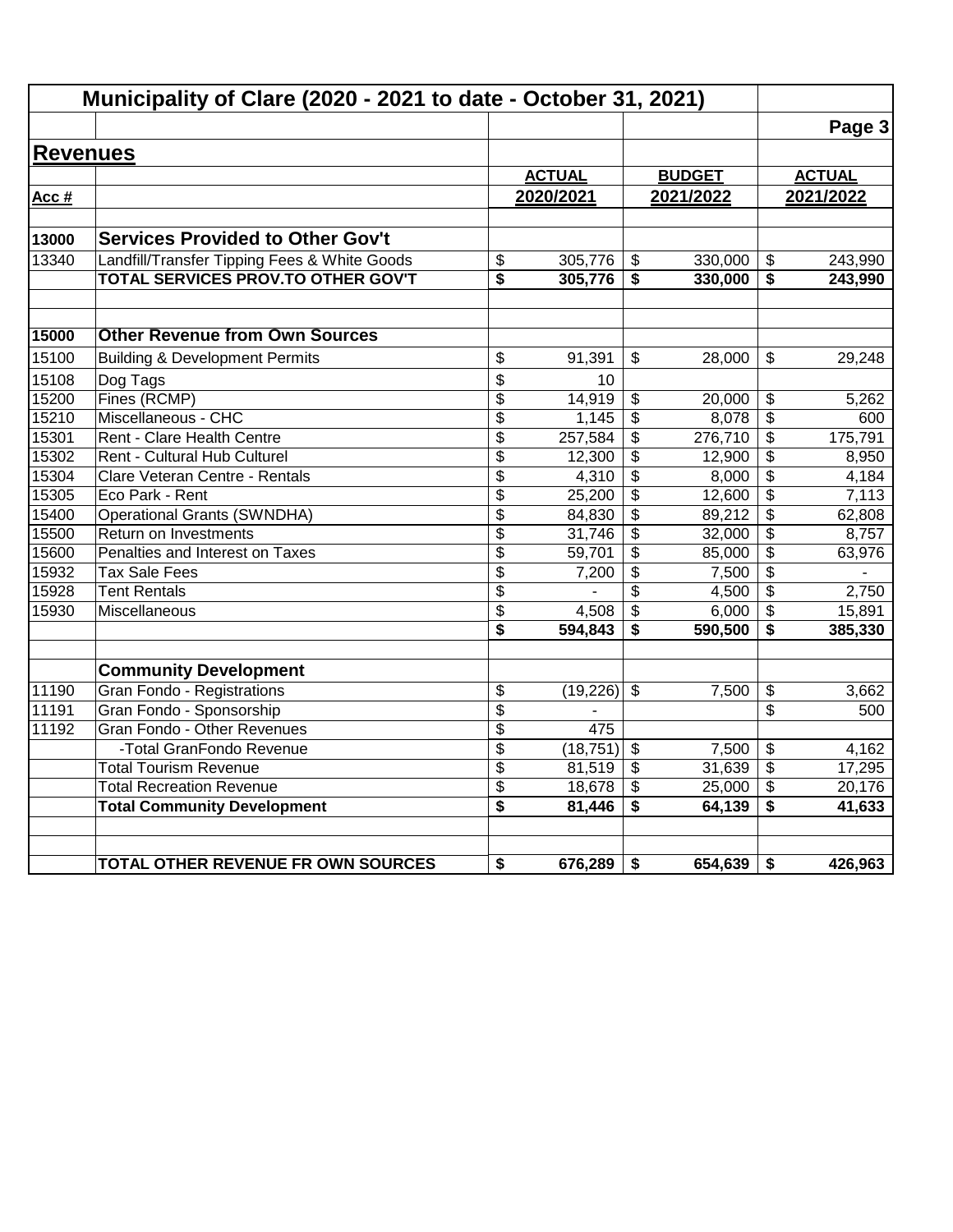|                 | Municipality of Clare (2020 - 2021 to date - October 31, 2021) |     |               |    |               |               |
|-----------------|----------------------------------------------------------------|-----|---------------|----|---------------|---------------|
|                 |                                                                |     |               |    |               | Page 4        |
| <b>Revenues</b> |                                                                |     |               |    |               |               |
|                 |                                                                |     |               |    |               |               |
|                 |                                                                |     | <b>ACTUAL</b> |    | <b>BUDGET</b> | <b>ACTUAL</b> |
| ACC#            |                                                                |     | 2020/2021     |    | 2021/2022     | 2021/2022     |
|                 | <b>Unconditional Transfers from Other Gov'ts</b>               |     |               |    |               |               |
| 16281           | Municipal Finance Capacity Grant                               | \$  | 223,087       | \$ | 223,088       | \$<br>334,631 |
| 12009           | <b>ACOA - Housing Study</b>                                    |     |               |    |               | \$<br>1,769   |
| 12009           | Doctors NS/Assoc.Comm. Health Centre                           | \$  | 5,000         |    |               |               |
| 12009           | PNS - French Language Services                                 | \$  | 40,000        | \$ | 40,000        |               |
| 12009           | Communauté accueillante (Federal Program)                      | \$  | 232,626       | \$ | 232,629       | \$<br>61,443  |
| 12009           | PNS - Safe Restart Municipal Operating                         | \$. | 228,500       |    |               |               |
|                 | TOTAL UNCONDITIONAL TRANSFERS FR OTHER GOV'TS                  | \$  | 729,213       | S  | 495,717       | \$<br>397,843 |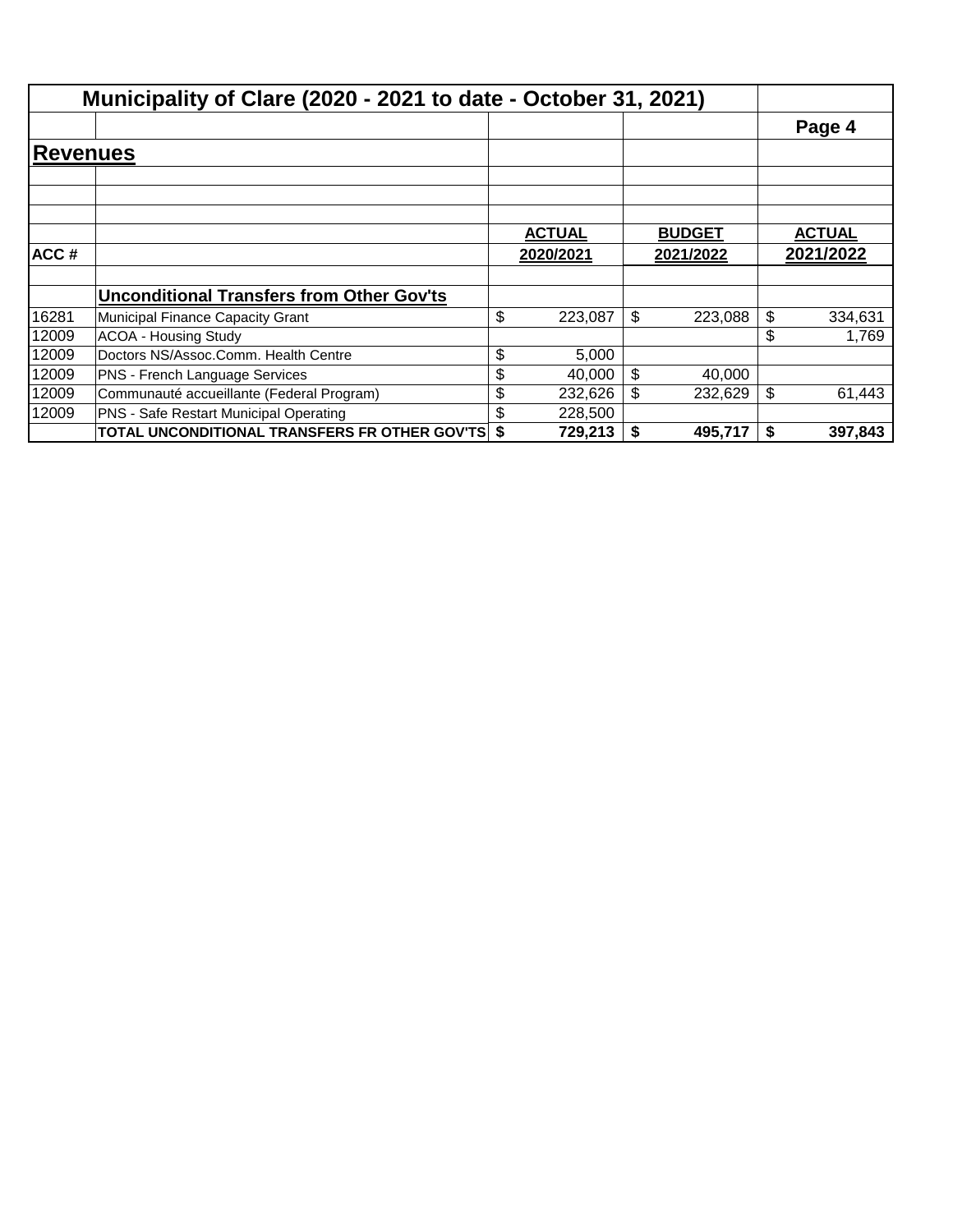|                | Municipality of Clare (2020 - 2021 to date - October 31, 2021)  |                          |                |                               |                     |                                            |                          |
|----------------|-----------------------------------------------------------------|--------------------------|----------------|-------------------------------|---------------------|--------------------------------------------|--------------------------|
|                | <b>Expenditures</b>                                             |                          |                |                               |                     |                                            | Page 5                   |
| 21243          | Low Income Exemptions & Appeals                                 | \$                       | 174,223        | \$                            | 100,000             | \$                                         | 35,437                   |
| 21244          |                                                                 |                          |                |                               |                     |                                            |                          |
|                |                                                                 |                          | <b>ACTUAL</b>  |                               | <b>BUDGET</b>       |                                            | <b>ACTUAL</b>            |
| ACC #          |                                                                 |                          | 2020/2021      |                               | 2021/2022           |                                            | 2021/2022                |
|                | <b>GENERAL GOVERNMENT SERVICES</b><br><b>Warden and Council</b> |                          |                |                               |                     |                                            |                          |
| 21110          | Council Honorarium                                              | \$                       | 198,336        | \$                            | 199,097             | $\sqrt[6]{\frac{1}{2}}$                    | 104,514                  |
| 21111          | Council - Mileage, & Conferences                                | $\overline{\$}$          | 1,634          | $\overline{\mathcal{S}}$      | 15,000              | $\overline{\mathcal{S}}$                   | 1,343                    |
|                | <b>Sub-Total</b>                                                | \$                       | 199,970        | \$                            | 214,097             | \$                                         | 105,857                  |
|                |                                                                 |                          |                |                               |                     |                                            |                          |
|                | <b>Administration-Salaries</b>                                  | \$                       | 425,082        | \$                            | 421,031             | \$                                         | 262,790                  |
|                | CAO / Assistant to the CAO /                                    |                          |                |                               |                     |                                            |                          |
|                | Director of Finance/ Tax Clerk /                                |                          |                |                               |                     |                                            |                          |
|                | Accounting Clerk / Communications Officer                       |                          |                |                               |                     |                                            |                          |
|                | <b>Administration-Other</b>                                     |                          |                |                               |                     |                                            |                          |
| 20020          | C.P.P.                                                          | \$                       | 25,321         | \$                            | 28,049              | \$                                         | 16,683                   |
| 20030          | EI                                                              | \$                       | 7,228          | $\overline{\mathbf{3}}$       | 7,288               | $\overline{\$}$                            | 4,961                    |
| 20040          | Pension Plan                                                    | \$                       | 24,386         | \$                            | 22,671              | $\overline{\mathcal{L}}$                   | 14,882                   |
| 20060          | Insurance                                                       | \$                       | 13,479         | \$                            | 18,340              | $\overline{\mathbf{s}}$                    | 11,506                   |
| 21112          | Simultaneous Translation                                        | \$                       | 7,620          | \$                            | 13,000              | \$                                         | 3,242                    |
| 21113          | <b>Translation of Documents</b>                                 | \$                       | 5,000          | \$                            | 7,000               | \$                                         | ٠                        |
| 21241          | Clerk's Pension (Delphis until 1993)                            | \$                       | 2,868          | \$                            |                     | \$                                         |                          |
| 21242          | IT Support / Procom & Hosting                                   | \$                       | 50,632         | \$                            | 69,574              | \$                                         | 43,651                   |
| 21282          | Newsletter (4 publications)                                     | \$                       | 3,492          | $\sqrt{2}$                    | 5,400               | \$                                         | 670                      |
| 21283          | Home Page\Production\Mun Website\U-Stream                       | \$                       | 2,575          | \$                            | 1,500               | \$                                         | 450                      |
| 21285          | <b>General Repairs</b>                                          | \$                       | 8,937          | \$                            | 10,000              | \$                                         | 1,028                    |
| 21286          | Lawn Maint / Snow Removal/ Landscaping                          | \$                       | 1,880          | \$                            | 3,000               | $\overline{\boldsymbol{\mathsf{s}}}$       | 3,546                    |
| 21288          | Janitor salaries                                                | \$                       | 13,066         | \$                            | 18,075              | \$                                         | 9,203                    |
| 21289          | <b>Heating fuel</b>                                             | \$                       | 6,153          | \$                            | 8,500               | \$                                         | 1,157                    |
| 21290          | Postage                                                         | \$                       | 15,429         | \$                            | 15,000              | \$                                         | 33                       |
| 21291          | Supplies                                                        | $\overline{\$}$          | 10,855         | \$                            | 13,000              | $\overline{\$}$                            | 9,927                    |
| 21293          | Solicitor                                                       | \$                       | 7,367          | \$                            | 13,000              | \$                                         | 6,431                    |
| 21294          | Promotional Materials/Advertising                               | \$                       | 726            | \$                            | 5,000               | \$                                         | 893                      |
| 21295          | Hydro                                                           | \$                       | 10,194         | \$                            | 11,000              | \$                                         | 5,703                    |
| 21296          | <b>Equipment Rental</b>                                         | \$                       | 8,114          | \$                            | 8,266               | $\overline{\$}$                            | 5,427                    |
| 21297          | Advertising                                                     | \$                       | 4,033          | \$                            | 5,000               | $\overline{\boldsymbol{\mathsf{s}}}$       | 4,164                    |
| 21298          | Telephone/Fax/Internet                                          | \$                       | $10,488$ \$    |                               | 21,000              | $\overline{\mathcal{E}}$                   | 6,692                    |
| 21299          | <b>Auditors</b>                                                 | \$                       |                |                               | 26,594              | $\boldsymbol{\mathsf{\$}}$                 | 26,001                   |
| 21300          | Tax Sale Expense                                                | \$                       |                |                               | 7,500               | \$                                         | $\sim$                   |
| 21301          | <b>Workmen's Compensation</b>                                   | \$                       | 6,069          | $\sqrt[6]{3}$                 | 7,505               | $\overline{\mathbf{3}}$                    | 5,160                    |
| 21304          | NSFM (membership)                                               | \$                       | 6,043          | \$                            | 6,500               | $\sqrt[6]{\frac{1}{2}}$                    | $\overline{\phantom{0}}$ |
| 21305          | FCM (membership)                                                | \$                       | 2,114          | $\sqrt[6]{3}$                 | 2,500               | \$                                         | 2,191                    |
| 21306          | AMA (membership)                                                | \$                       | 688            | \$                            | 1,032               | $\sqrt[6]{\frac{1}{2}}$                    | 1,032                    |
| 21308          | Banking Fees & Debit                                            | $\overline{\mathcal{E}}$ | 7,729          | $\sqrt[6]{3}$                 | 8,500               | $\sqrt[6]{\frac{1}{2}}$                    | 4,461                    |
| 21309          | Misc<br>Office Equipment & Small Furniture                      | \$<br>\$                 | 6,223          | $\sqrt[6]{\frac{1}{2}}$       | 6,000               | $\overline{\$}$<br>$\overline{\mathbf{3}}$ | 6,773                    |
| 21311          |                                                                 |                          | 3,689          | \$                            | 5,000               | $\overline{\$}$                            | 1,646                    |
| 21312<br>21314 | <b>Special Events</b><br>US Exchange                            | \$<br>\$                 | 3,835<br>(683) | $\sqrt[6]{\frac{1}{2}}$<br>\$ | 5,000<br>$(500)$ \$ |                                            | 2,596<br>(1,065)         |
| 21248          | <b>Assessment Services</b>                                      | \$                       | 257,120        | $\sqrt[6]{\frac{1}{2}}$       | 253,184             | $\sqrt[6]{\frac{1}{2}}$                    | 189,888                  |
| 21910          | Election/Plebiscite/Boundary Review/other                       | \$                       | 17,639         | \$                            | 15,000              | $\sqrt[6]{\frac{1}{2}}$                    | 1,359                    |
| 21920          | Mileage/ Training / Conferences                                 | \$                       | 8,913          | \$                            | 20,000              | \$                                         | 6,724                    |
| 21930          | Insurance (Property/Liability)                                  | \$                       | 42,109         | \$                            | 52,279              | $\boldsymbol{\mathsf{\$}}$                 | 57,560                   |
| 21950          | Grants to Organizations                                         | \$                       | 37,513         | \$                            | 40,000              | \$                                         | 28,418                   |
|                |                                                                 |                          |                |                               |                     |                                            |                          |
|                |                                                                 |                          |                |                               |                     |                                            |                          |
|                | Sub-Total                                                       | \$                       | 1,098,666      | S.                            | 1,180,788           | \$                                         | 745,786                  |
|                |                                                                 |                          |                |                               |                     |                                            |                          |
|                | TOTAL GENERAL GOVERNMENT SERVICES                               | \$                       | 1,298,636      | - \$                          | 1,394,885           | \$                                         | 851,643                  |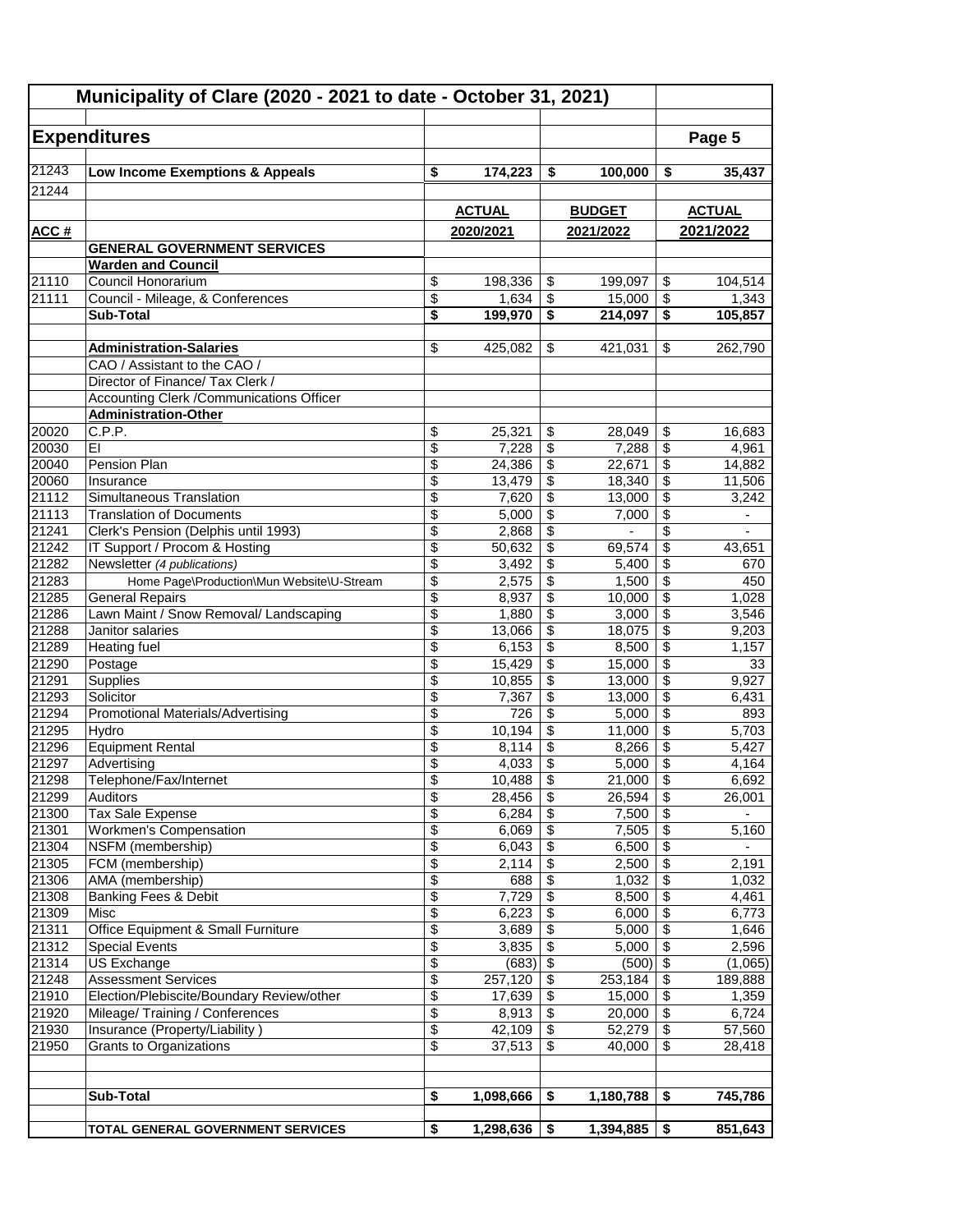|                | Municipality of Clare (2020 - 2021 to date - October 31, 2021)                 |                             |                  |          |                   |                                  |                  |
|----------------|--------------------------------------------------------------------------------|-----------------------------|------------------|----------|-------------------|----------------------------------|------------------|
|                |                                                                                |                             |                  |          |                   |                                  | Page 6           |
|                | <b>Expenditures</b>                                                            |                             |                  |          |                   |                                  |                  |
|                | <b>PROTECTIVE SERVICES</b>                                                     |                             |                  |          |                   |                                  |                  |
|                |                                                                                |                             | <b>ACUTAL</b>    |          | <b>BUDGET</b>     |                                  | <b>ACTUAL</b>    |
| ACC#           |                                                                                |                             | 2020/2021        |          | 2021/2022         |                                  | 2021/2022        |
|                | <b>RCMP Administration</b>                                                     |                             |                  |          |                   |                                  |                  |
| 22120          | RCMP Costs (7 members)                                                         | \$                          | 1,141,688        | \$       | 1,197,859         | \$                               | 898,432          |
| 22121          | <b>Prosecution Services</b>                                                    | \$                          | 2,963            | \$       | 10,000            | \$                               | 1,125            |
| 22130          | <b>DNA Testing</b>                                                             | \$                          | 4,725            | \$       | 7,000             | \$                               | 5,323            |
|                | <b>Total RCMP</b>                                                              | \$                          | 1,149,376        | \$       | 1,214,859         | \$                               | 904,880          |
| 22310          | <b>Corrections</b>                                                             | \$                          | 118,475          | \$       | 120,000           | \$                               | 29,379           |
|                | <b>Total Jails</b>                                                             | \$                          | 118,475          | \$       | 120,000           | \$                               | 29,379           |
|                |                                                                                |                             |                  |          |                   |                                  |                  |
|                | <b>Other Law Enforcement</b>                                                   |                             |                  |          |                   |                                  |                  |
| 22290          | <b>By-Law Enforcement</b>                                                      | \$                          | $\blacksquare$   | \$       | 2,000             | \$                               | 1,043            |
| 22990          | <b>Unsightly Premises</b>                                                      | \$                          | 876              | \$       | 2,000             | \$                               |                  |
| 22930          | <b>Animal Control</b>                                                          | \$                          | 21,600           | \$       | 21,600            | \$                               | 14,400           |
|                | <b>Total Other Law Enforcement</b>                                             | \$                          | 22.476           | \$       | 25,600            | \$                               | 15,443           |
|                | <b>Fire Departments</b>                                                        |                             |                  |          |                   |                                  |                  |
| 22400          | Fire Departments - General Operations                                          | \$                          | 271,014          | \$       | 282.257           | \$                               | 282,776          |
| 22404          | Level I - Training                                                             | \$                          | $\blacksquare$   | \$       | 5,000             | \$                               | $\blacksquare$   |
| 22405          | Fire Dept - Members Appreciation                                               | \$                          | $\blacksquare$   | \$       | 2,000             | \$                               | $\mathbf{r}$     |
|                | St-Bernard Building Int.-Short and Long Term Debt                              | \$                          | 17,821           |          |                   |                                  |                  |
| 22401          | <b>Fire Department (Shared Services)</b>                                       | \$                          | 23,433           | \$       | 18,150            | \$                               | 4,884            |
|                | Sub Total Fire Departments                                                     | \$                          | 312,268          | \$       | 307,407           | \$                               | 287,660          |
| 22402          | New Capital Purchases from Area Rate                                           | \$                          | 84,293           | \$       | 131,183           | \$                               | 32,017           |
|                | Equipment Purchase as per Vehicle Assessment                                   | \$                          | 530,600          | \$       | 355,871           | \$                               | (9,000)          |
| 29000          | Principal on Municipal Capital Loan<br>Fire Dept Int.-Short and Long Term Debt | \$<br>\$                    | 81,367<br>13,908 | \$<br>\$ | 100,000<br>12,549 | $\overline{\$}$<br>\$            | 15,151           |
|                | <b>Total - Fire Departments</b>                                                | \$                          | 1,022,435        | \$       | 907,010           | \$                               | 325,828          |
|                |                                                                                |                             |                  |          |                   |                                  |                  |
|                | <b>EMO &amp; Other</b>                                                         |                             |                  |          |                   |                                  |                  |
| 22510          | EMO Operations, etc                                                            | \$                          | 9,550            | \$       | 12,000            | \$                               | 5,504            |
| 22511          | <b>Clare Search and Rescue</b>                                                 | \$                          | 5,000            | \$       | 5,000             | \$                               | 5,000            |
| 22515          | Signage                                                                        |                             |                  | \$       | 7,000             | $\overline{\mathcal{S}}$         | $\blacksquare$   |
| 22520          | 911 Civic Numbering<br><b>Total - EMO</b>                                      | $\boldsymbol{\theta}$<br>\$ | 1,637            | \$<br>\$ | $5,679$   \$      | \$                               | 768              |
|                |                                                                                |                             | 16,187           |          | 29,679            |                                  | 11,272           |
|                | <b>Building Inspections &amp;</b>                                              |                             |                  |          |                   |                                  |                  |
|                | <b>Development Officer</b>                                                     |                             |                  |          |                   |                                  |                  |
| 22292          | Salaries (2)                                                                   | $\overline{\mathbf{e}}$     | 121,191          | \$       | 140,828           | \$                               | 72,833           |
| 22293          | <b>CPP</b>                                                                     | \$                          | 5,512            | \$       | 6,802             | \$                               | 3,742            |
| 22294          | ΕI                                                                             | \$                          | 2,320            | \$       | 3,736             | $\overline{\$}$                  | 1,611            |
| 22295          | Pension<br>Health Insurance                                                    | \$                          | 7,397            | \$       | 7,513             | $\boldsymbol{\theta}$            | 4,330            |
| 22296<br>22291 | <b>Workers Comp</b>                                                            | \$<br>\$                    | 4,499<br>1,892   | \$<br>\$ | 4,564<br>2,999    | \$<br>$\overline{\mathcal{L}}$   | 2,693<br>1,580   |
| 22298          | <b>Conventions &amp; Training</b>                                              | \$                          | 6,647            | \$       | 11,000            | $\overline{\$}$                  | 6,657            |
| 22299          | <b>Supplies</b>                                                                | \$                          | 2,280            | \$       | $\blacksquare$    | \$                               | $\sim$           |
| 22300          | <b>Truck Repairs &amp; Gas</b>                                                 | \$                          | 7,008            | \$       | 8,000             | $\overline{\boldsymbol{\theta}}$ | 4,721            |
|                | <b>Total Building Inspections</b>                                              | \$                          | 158,747          | \$       | 185,442           | \$                               | 98,168           |
|                |                                                                                |                             |                  |          |                   |                                  |                  |
| 22910          | Security for Seniors<br><b>Total Security for Seniors</b>                      | \$<br>\$                    | 38,702<br>38,702 | \$<br>\$ | 38,818<br>38,818  | \$<br>\$                         | 38,818<br>38,818 |
|                |                                                                                |                             |                  |          |                   |                                  |                  |
|                | <b>TOTAL PROTECTIVE SERVICES</b>                                               |                             | \$2,526,398      |          | \$2,521,408       |                                  | \$1,423,788      |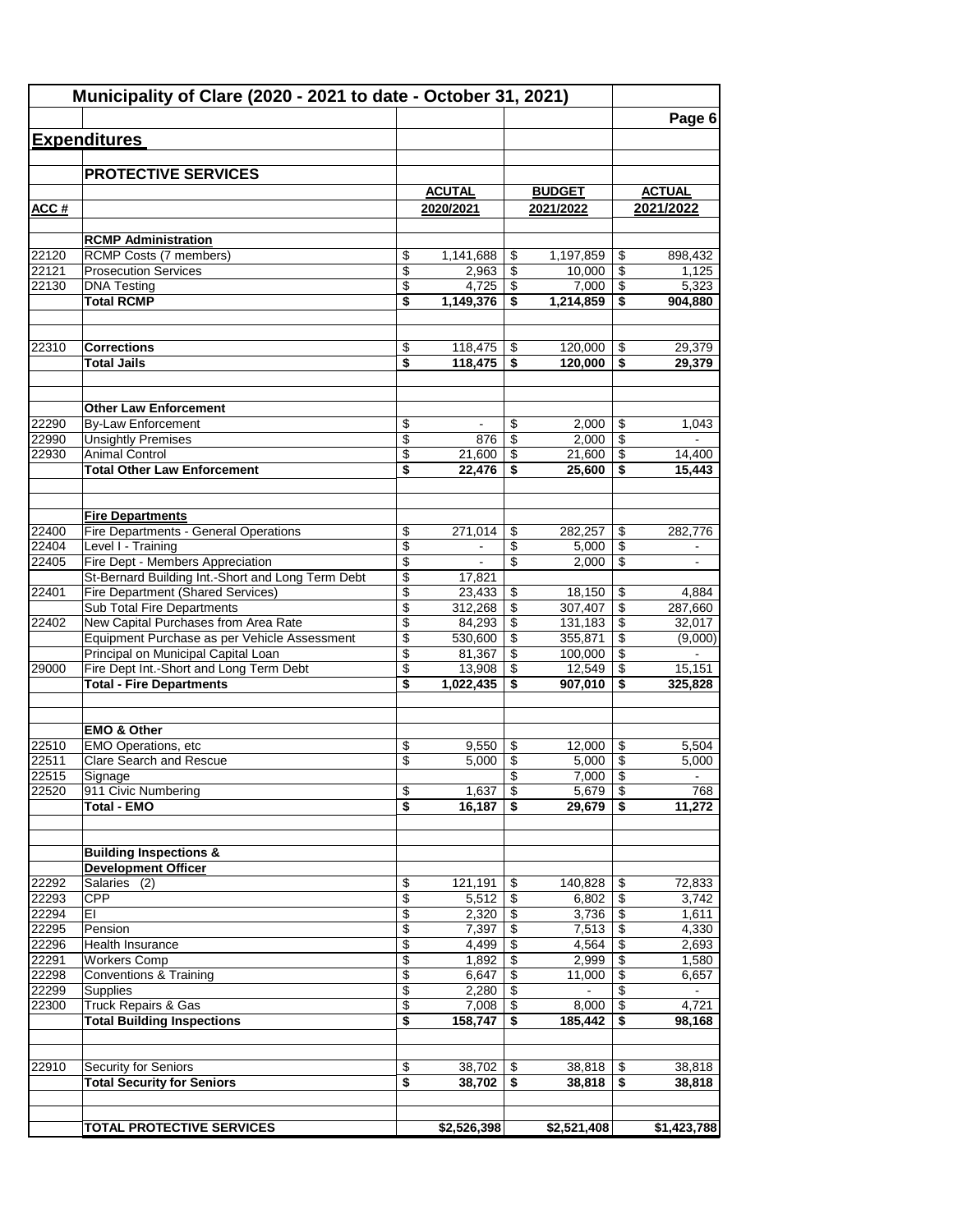|        | Municipality of Clare (2020 - 2021 to date - October 31, 2021) |               |              |               |                           |                          |
|--------|----------------------------------------------------------------|---------------|--------------|---------------|---------------------------|--------------------------|
|        |                                                                |               |              |               |                           | Page 7                   |
|        | <b>Expenditures</b>                                            |               |              |               |                           |                          |
|        |                                                                |               |              |               |                           |                          |
|        | <b>TRANSPORTATION SERVICES</b>                                 |               |              |               |                           |                          |
|        |                                                                |               |              |               |                           |                          |
|        |                                                                | <b>ACTUAL</b> |              | <b>BUDGET</b> |                           | <b>ACTUAL</b>            |
| Acct # |                                                                | 2020/2021     |              | 2021/2022     |                           | 2021/2022                |
|        | <b>Public Transit</b>                                          |               |              |               |                           |                          |
| 23500  | Transport de Clare                                             | \$<br>25,000  | \$           | 25,000        | $\frac{1}{2}$             | 25,000                   |
|        | <b>Sub-Total</b>                                               | \$<br>25,000  | $\mathbb{S}$ | 25,000        | \$                        | 25,000                   |
|        |                                                                |               |              |               |                           |                          |
|        | <b>Sidewalks/Street Lights/Roads</b>                           |               |              |               |                           |                          |
| 23230  | <b>Repairs to Sidewalks</b>                                    | \$<br>411     | \$           | 1,500         | \$                        | $\overline{\phantom{a}}$ |
| 23232  | Sidewalks - Snow Removal                                       | \$<br>46,107  | \$           | 48,412        | \$                        |                          |
| 23234  | Private Road Maintenance (By-Law 34)                           | \$<br>4,600   | \$           | 4,400         | \$                        | 4,400                    |
| 23250  | <b>Street Lights Area Rate</b>                                 | \$<br>27,122  | \$           | 26,609        | $\sqrt[6]{\frac{1}{2}}$   | 16,036                   |
| 23240  | Roads/Beach Access                                             | \$<br>2,275   | \$           | 4,000         | \$                        |                          |
| 23242  | Paving Manholes/Catch Basins                                   |               |              |               |                           |                          |
|        | <b>Sub-Total</b>                                               | \$<br>80,514  | \$           | 84,921        | \$                        | 20,436                   |
|        |                                                                |               |              |               |                           |                          |
|        | <b>TOTAL TRANSP. SERVICES</b>                                  | \$<br>105,514 | \$           | 109,921       | \$                        | 45,436                   |
|        |                                                                |               |              |               |                           |                          |
|        |                                                                |               |              |               |                           |                          |
|        | <b>DEBT CHARGES</b>                                            |               |              |               |                           |                          |
| 28995  | Principal-CHC Loan (Yr.12of 20)                                | \$<br>125,000 | \$           | 125,000       |                           |                          |
| 28995  | Principal - Fire Dept Loan (Yr 7 of 15)                        | \$<br>53,333  | \$           | 53,333        | $\boldsymbol{\mathsf{S}}$ | 53,333                   |
| 28995  | Principal -St-Bernard Firehall Loan (Yr 2 of 20)               | \$<br>28,851  | \$           | 28,851        |                           |                          |
|        | <b>TOTAL PRINCIPAL DEBT CHARGES</b>                            | \$<br>207,184 | \$           | 207,184       | \$                        | 53,333                   |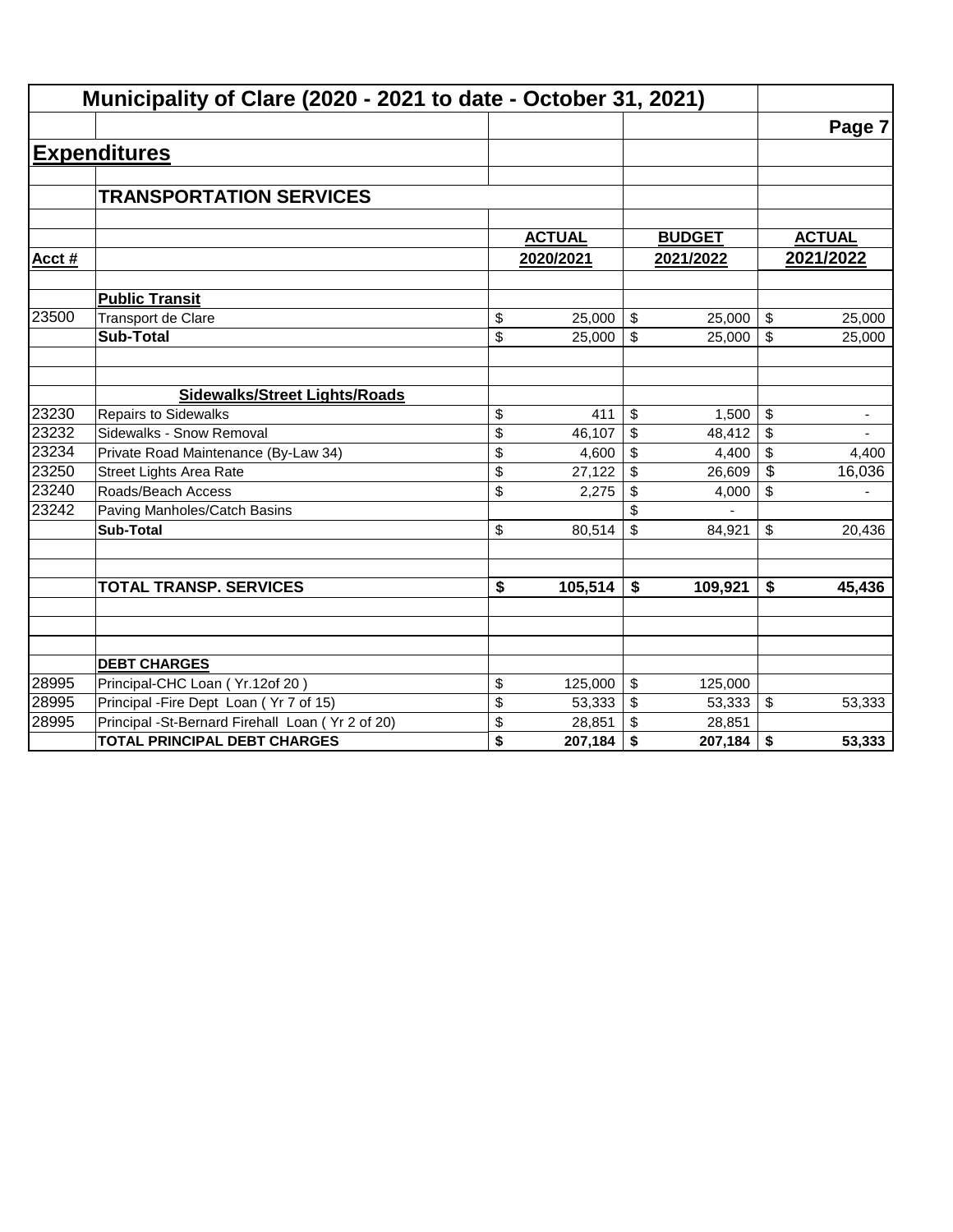|       | Municipality of Clare (2020 - 2021 to date - October 31, 2021)  |          |                |          |                 |                                        |               |
|-------|-----------------------------------------------------------------|----------|----------------|----------|-----------------|----------------------------------------|---------------|
|       |                                                                 |          |                |          |                 |                                        |               |
|       |                                                                 |          |                |          |                 |                                        | Page 8        |
|       |                                                                 |          |                |          |                 |                                        |               |
|       | <b>Expenditures</b>                                             |          |                |          |                 |                                        |               |
|       |                                                                 |          | <b>ACTUAL</b>  |          | <b>BUDGET</b>   |                                        | <b>ACTUAL</b> |
| Acc#  | <b>ENVIRONMENTAL HEALTH SERVICES</b>                            |          | 2020/2021      |          | 2021/2022       |                                        | 2021/2022     |
|       |                                                                 |          |                |          |                 |                                        |               |
|       | <b>Sewer - General Operations</b>                               |          |                |          |                 |                                        |               |
| 24200 | <b>Training and Conferences</b>                                 | \$       | 1,362          | \$       | 3,500           | \$                                     | 1,114         |
| 24210 | Wages - 1FTE 1PTE                                               | \$       | 73,527         | \$       | 107,537         | \$                                     | 59,895        |
| 24216 | <b>CPP</b>                                                      | \$       | 3,595          | \$       | 5,479           | \$                                     | 3,051         |
| 24217 | EI                                                              | \$       | 1,544          | \$       | 2,491           | \$                                     | 1,325         |
| 24218 | Pension Plan                                                    | \$       | 5,048          | \$       | 6,348           | \$                                     | 3,021         |
| 24219 | Group Insurance                                                 | \$       | 2,763          | \$       | 4,199           | \$                                     | 1,736         |
| 24222 | <b>Workers Comp</b>                                             | \$       | 1,208          | \$       | 2,334           | \$                                     | 1,300         |
| 24221 | Truck Maintenance, & Gas                                        | \$       | 7,942          | \$       | 8,500           | \$                                     | 5,158         |
| 24223 | Public Works Garage (Belliveau Cove)                            | \$       | 3,357          | \$       | 3,000           | \$                                     | 1,105         |
| 24260 | <b>Public Works Operations</b>                                  |          |                | \$       | 8,000           | \$                                     | 3,803         |
| 24295 | Snow Removal (all locations)                                    | \$       | 1,341          | \$       | 3,000           | \$                                     | 97            |
|       | <b>Sub-Total Sewer - General Operations</b>                     | \$       | 101,686        | \$       | 154,388         | \$                                     | 81,605        |
|       |                                                                 |          |                |          |                 |                                        |               |
|       | <b>Sewage Treatment Plant Operations</b>                        |          |                |          |                 |                                        |               |
|       | <b>Meteghan</b>                                                 |          |                |          |                 |                                        |               |
| 24211 | Sewer Hydro                                                     | \$       | 22,316         | \$       | 19,000          | \$                                     | 9,738         |
| 24212 | Supplies & Repairs                                              | \$       | 21,802         | \$       | 18,500          | \$                                     | 4,167         |
| 24214 | Testing                                                         | \$       | 1,715          | \$       | 2,100           | \$                                     | 936           |
|       | <b>Sub-Total Meteghan</b>                                       | \$       | 45,832         | \$       | 39,600          | \$                                     | 14,841        |
|       |                                                                 |          |                |          |                 |                                        |               |
|       | <b>Sewage Treatment Plant Operations</b><br><b>Church Point</b> |          |                |          |                 |                                        |               |
| 24241 |                                                                 |          |                |          |                 |                                        |               |
| 24242 | Hydro<br>Supplies & Repairs                                     | \$<br>\$ | 9,145<br>5,795 | \$<br>\$ | 8,000<br>5,500  | \$<br>\$                               | 2,528<br>388  |
| 24244 |                                                                 | \$       | 1,715          | \$       |                 | \$                                     | 893           |
|       | Testing                                                         |          | 16,655         |          | 2,100<br>15,600 |                                        | 3,808         |
|       | <b>Sub-Total Church Point</b>                                   | \$       |                | \$       |                 | \$                                     |               |
|       | <b>Belliveau Cove</b>                                           |          |                |          |                 |                                        |               |
| 24290 | Hydro                                                           | \$       | 7,541          | \$       | 7,200           | \$                                     | 3,455         |
| 24291 | Supplies & Repairs                                              | \$       | 7,809          | \$       | 8,000           | \$                                     | 2,435         |
| 24292 | Testing                                                         | \$       | 1,715          | $\$\$    | 2,100           | \$                                     | 893           |
|       | <b>Sub-Total Belliveau Cove</b>                                 | \$       | 17,064         | \$       | 17,300          | \$                                     | 6,783         |
|       |                                                                 |          |                |          |                 |                                        |               |
| 24201 | Insurance - Sewer Systems                                       | \$       | 8,243          | \$       | 10,217          | \$                                     | 10,217        |
|       | <b>Sub-Total Insurance</b>                                      | \$       | 8,243          | \$       | 10,217          | $\overline{\boldsymbol{\mathfrak{s}}}$ | 10,217        |
|       |                                                                 |          |                |          |                 |                                        |               |
|       | <b>TOTAL SEWER COSTS</b>                                        | \$       | 189,479        | \$       | 237,105         | \$                                     | 117,254       |
|       |                                                                 |          |                |          |                 |                                        |               |
|       |                                                                 |          |                |          |                 |                                        |               |
|       |                                                                 |          |                |          |                 |                                        |               |
|       |                                                                 |          |                |          |                 |                                        |               |
|       |                                                                 |          |                |          |                 |                                        |               |
|       |                                                                 |          |                |          |                 |                                        |               |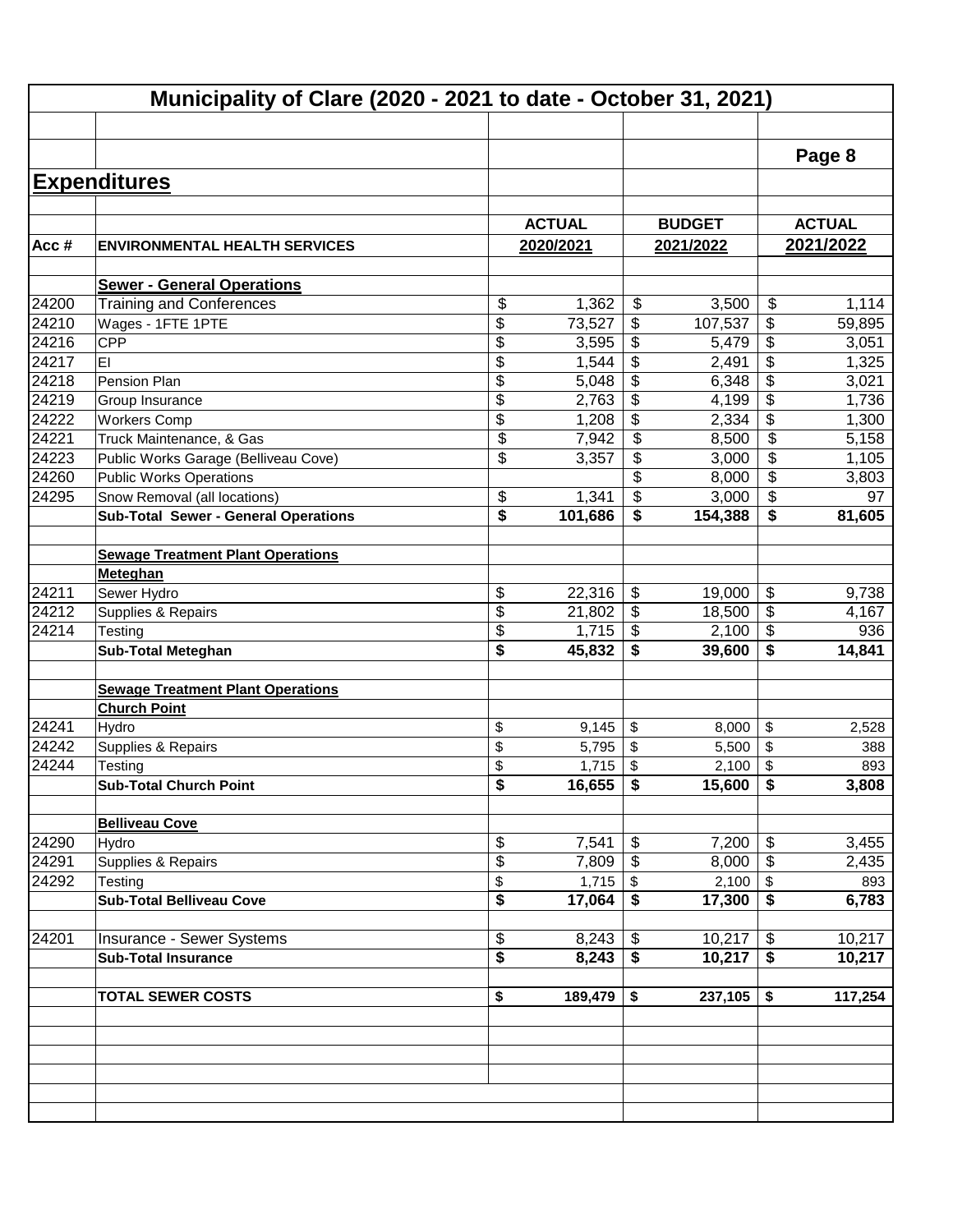|       | Municipality of Clare (2020 - 2021 to date - October 31, 2021) |                 |               |                          |               |                          |               |
|-------|----------------------------------------------------------------|-----------------|---------------|--------------------------|---------------|--------------------------|---------------|
|       |                                                                |                 |               |                          |               |                          | Page 9        |
|       | <b>IENVIRONMENTAL HEALTH SERVICES - CONT'D</b>                 |                 |               |                          |               |                          |               |
|       |                                                                |                 |               |                          |               |                          |               |
|       | <b>Expenditures</b>                                            |                 |               |                          |               |                          |               |
|       |                                                                |                 |               |                          |               |                          |               |
|       |                                                                |                 | <b>ACTUAL</b> |                          | <b>BUDGET</b> |                          | <b>ACTUAL</b> |
| Acc#  | <b>SOLID WASTE SERVICES</b>                                    |                 | 2020/2021     |                          | 2021/2022     |                          | 2021/2022     |
|       |                                                                |                 |               |                          |               |                          |               |
|       | <b>Garbage/Collection\Tipping Fees/Other</b>                   |                 |               |                          |               |                          |               |
| 23244 | Community Cleanup Program - (\$150/km)                         | \$              | 7,611         | \$                       | 10,000        | \$                       | 6,150         |
| 24300 | <b>Transfer Station Operations</b>                             | \$              | 44,172        | \$                       | 53,000        | \$                       | 29,769        |
| 24301 | <b>Landfill Closure</b>                                        | $\overline{\$}$ | 40,191        | \$                       | 45,000        | $\overline{\$}$          | 11,881        |
| 24303 | Illegal Dump Clean-Up                                          | \$              | 240           | \$                       | 3,500         | $\overline{\$}$          |               |
| 24304 | Queens Tipping Fees                                            | \$              | 334,068       | \$                       | 369,417       | $\overline{\mathcal{L}}$ | 180,668       |
| 24320 | Garbage & Waste Collections                                    | \$              | 483,494       | \$                       | 472,643       | \$                       | 286,752       |
| 24321 | Recycling - Tipping Fees (Blue Bags)                           | \$              | 128,207       | \$                       | 130,000       | $\overline{\mathcal{L}}$ | 81,943        |
| 24322 | Organic Tipping Fees                                           | $\overline{\$}$ | 70,345        | $\overline{\mathcal{L}}$ | 72,000        | $\overline{\mathcal{L}}$ | 39,063        |
| 24340 | Landfill Wages (3)                                             | \$              | 145,227       | \$                       | 139,715       | \$                       | 87,206        |
| 24341 | Waste Check (Administration)                                   | \$              | 23,386        | \$                       | 23,276        | \$                       | 17,523        |
| 24342 | Solid Waste Schedules, Green Carts, etc                        | \$              | 14,076        | \$                       | 17,000        | \$                       | 4,996         |
| 24343 | <b>CPP</b>                                                     | \$              | 7,058         | \$                       | 6,661         | \$                       | 4,349         |
| 24344 | İΕΙ                                                            | \$              | 3,177         | \$                       | 3,091         | \$                       | 1,929         |
| 24345 | <b>Pension Plan</b>                                            | \$              | 8,837         | \$                       | 6,600         | \$                       | 4,174         |
| 24346 | Health Insurance                                               | \$              | 1,006         | \$                       | 2,312         | \$                       | 550           |
| 24347 | <b>Workers Comp</b>                                            | \$              | 2,433         | \$                       | 3,032         | \$                       | 1,875         |
| 24348 | Property Insurance                                             | \$              | 3,428         | \$                       | 4,324         | \$                       | 4,324         |
|       | <b>Sub-Total Garbage</b>                                       | \$              | 1,309,345     | \$                       | 1,361,571     | \$                       | 763,153       |
|       |                                                                |                 |               |                          |               |                          |               |
|       | <b>Total Garbage/Recycling</b>                                 | \$              | 1,309,345     | \$                       | 1,361,571     | \$                       | 763,153       |
|       |                                                                |                 |               |                          |               |                          |               |
|       | TOTAL ENVIRONMENTAL HEALTH                                     | \$              | 1,498,824     | \$                       | 1,598,676     | \$                       | 880,407       |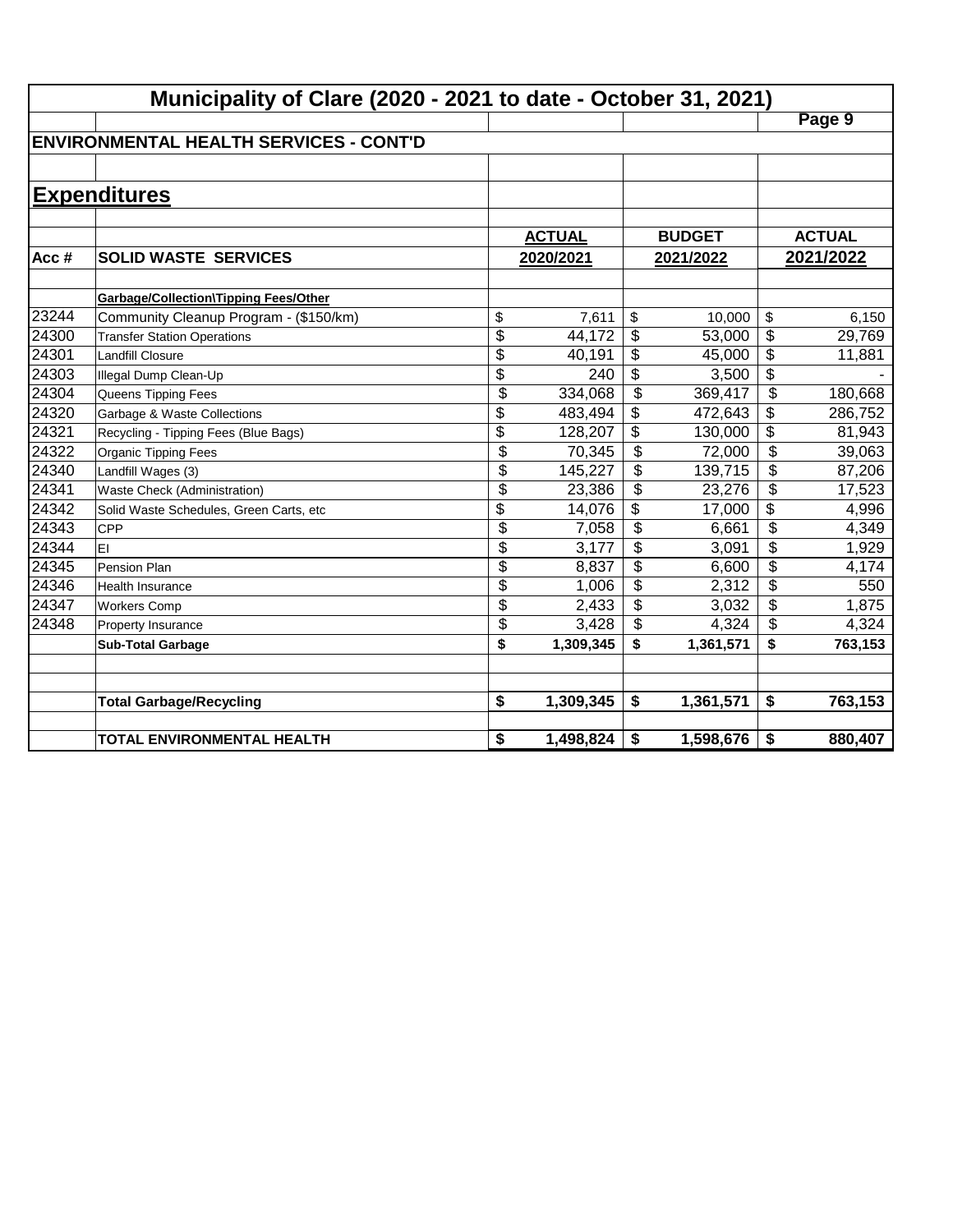|             | Municipality of Clare (2020 - 2021 to date - October 31, 2021) |                               |               |               |                                  |                |
|-------------|----------------------------------------------------------------|-------------------------------|---------------|---------------|----------------------------------|----------------|
|             |                                                                |                               |               |               |                                  | Page 10        |
|             | <b>Expenditures</b>                                            |                               |               |               |                                  |                |
|             |                                                                |                               |               |               |                                  |                |
|             |                                                                |                               |               |               |                                  |                |
|             |                                                                |                               | <b>ACTUAL</b> | <b>BUDGET</b> |                                  | <b>ACTUAL</b>  |
| <b>ACC#</b> |                                                                |                               | 2020/2021     | 2021/2022     |                                  | 2021/2022      |
|             | <b>Public Health Services</b>                                  |                               |               |               |                                  |                |
|             | <b>Clare Health Centre</b>                                     |                               |               |               |                                  |                |
| 25500       | Adm(Manager/Secretaries/Patient Attendants/Cleaners)           | \$                            | 345,087       | 386744        | \$                               | 224,531        |
| 25502       | <b>CPP</b>                                                     | \$                            | 16,360        | 18833         | $\boldsymbol{\theta}$            | 11,074         |
| 25503       | EI                                                             | \$                            | 7,633         | 8147          | \$                               | 4,884          |
| 25504       | Pension                                                        | \$                            | 12,901        | 14776         | $\overline{\boldsymbol{\theta}}$ | 8,047          |
| 25505       | Health Insurance                                               | \$                            | 7,726         | 12850         | $\overline{\$}$                  | 5,618          |
| 25522       | <b>Workers Comp</b>                                            | \$                            | 5,806         | 8170          | $\overline{\$}$                  | 4,972          |
| 25510       | <b>Office Supplies</b>                                         | $\overline{\$}$               | 11,919        | 11000         | $\overline{\mathcal{S}}$         | 6,947          |
| 25511       | <b>Medical Supplies</b>                                        | \$                            | 20,532        | 20000         | $\overline{\$}$                  | 13,576         |
| 25513       | <b>MedAccess</b>                                               | \$                            | 19,872        | 31000         | \$                               | 16,358         |
| 25514       | IT Support - 45%                                               | \$                            | 21,844        | 22000         | \$                               | 13,502         |
| 25515       | Travel/Training                                                | \$                            | 995           | 3500          | \$                               | 556            |
| 25520       | Cleaning Supplies (incl.strip & wax floors)                    | \$                            | 7,224         | 7000          | \$                               | 1,159          |
| 25529       | Telephone, Internet, Telehealth                                | \$                            | 8,761         | 9000          | $\boldsymbol{\mathsf{S}}$        | 6,454          |
| 25530       | Hydro                                                          | $\overline{\$}$               | 27,050        | 26000         | $\overline{\mathcal{S}}$         | 11,844         |
| 25540       | Sewer Services (7 units @ \$200.00 ea)                         | \$                            | 1,400         | 0             | \$                               |                |
| 25560       | Snow Removal/Mowing/Gardening                                  | \$                            | 3,134         | 5500          | $\overline{\mathcal{L}}$         | 50             |
| 25570       | Maintenance and Repairs                                        | \$                            | 21,533        | 25000         | \$                               | 10,696         |
| 25525       | Small Equipment                                                | \$                            | 10,292        | 11000         | \$                               | 1,187          |
| 25571       | Property Insurance                                             | \$                            | 5,756         | 7261          | \$                               | 7,261          |
| 25572       | Misc. Purchases                                                | \$                            | 1,505         | 2000          | $\overline{\mathbf{s}}$          |                |
|             | <b>Sub-Total</b>                                               | \$                            | 557,331       | 629781        | \$                               | 348,717        |
|             |                                                                |                               |               |               |                                  |                |
|             | <b>New Recruitment</b><br>Doctor Recruitment & Incentive       |                               |               |               |                                  |                |
| 25900       | <b>Storage Building (Repairs)</b>                              | \$                            | 55,834        | 5000          |                                  |                |
|             | <b>Sub-Total</b>                                               | \$<br>$\overline{\mathbf{s}}$ | 55,834        | $5000$ \$     |                                  | $\blacksquare$ |
|             |                                                                |                               |               |               |                                  |                |
|             | <b>Low Income Seniors Housing</b>                              |                               |               |               |                                  |                |
| 28233       | Housing Commission - Operating deficit                         | \$                            | 41,440        | $48000$ \$    |                                  | 33,629         |
|             | <b>Sub-Total</b>                                               | \$                            | 41,440        | $48000$ \$    |                                  | 33,629         |
|             |                                                                |                               |               |               |                                  |                |
|             | <b>Sub Total - Public Health Services</b>                      | \$                            | 654,605       | 682781        | $\overline{\bullet}$             | 382,346        |
|             |                                                                |                               |               |               |                                  |                |
| 29000       | Interest on Short & Long-Term Debt - CHC                       | \$                            | 34,850        | $31504$ \$    |                                  | 15,752         |
|             | <b>Sub Total Interest - CHC</b>                                | \$                            | 34,850        | 31504         | $\overline{\bullet}$             | 15,752         |
|             |                                                                |                               |               |               |                                  |                |
|             | <b>TOTAL PUBLIC HEALTH SERVICES</b>                            |                               | \$689,455     | 714285        |                                  | \$398,098      |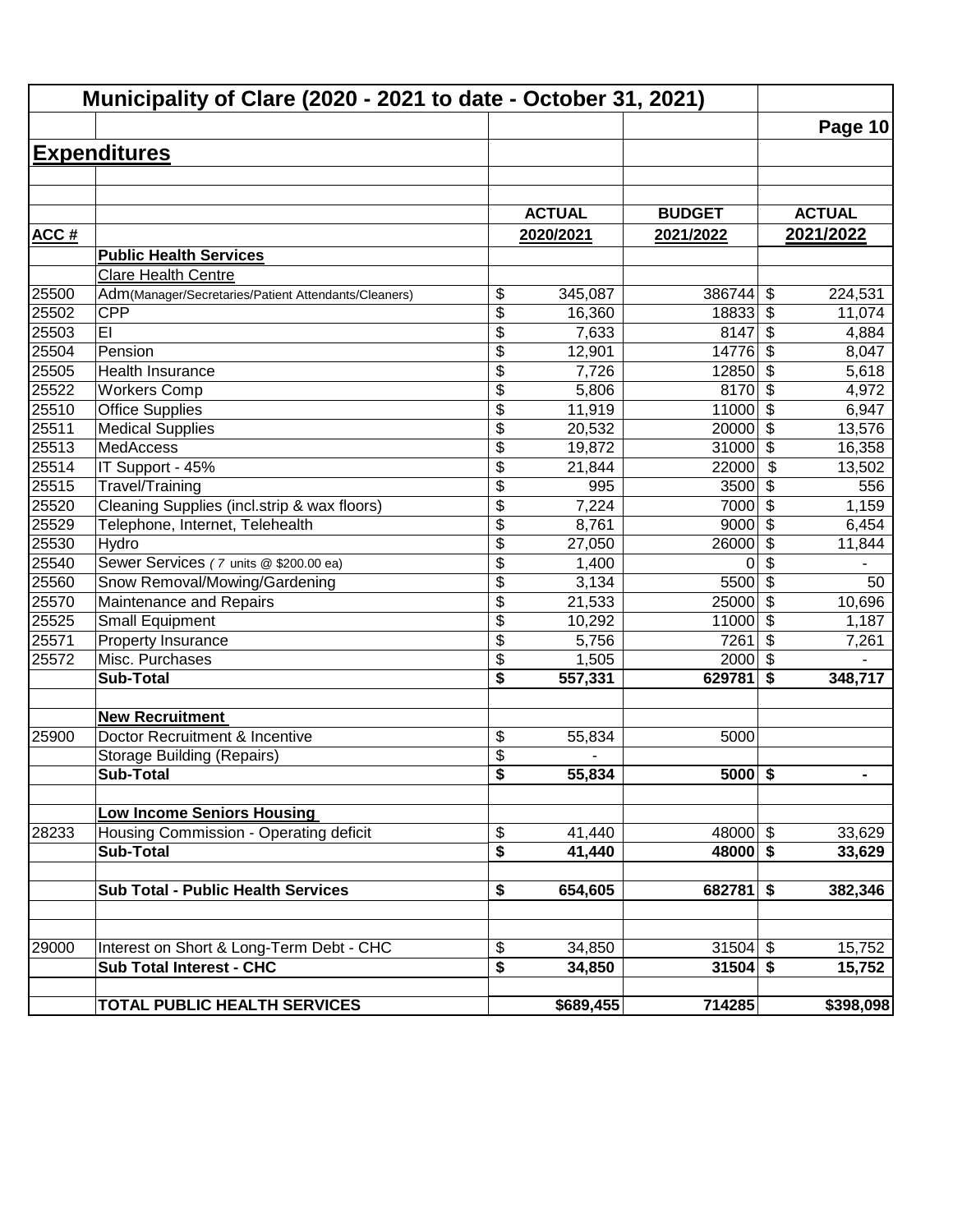| <b>Expenditures</b><br><b>ENVIRONMENTAL DEVELOPMENT SERVICES</b><br><b>Environmental Planning &amp; Zoning</b><br>Planning (meetings, etc)<br><b>Sub-Division Regulations</b><br><b>By-law Review</b><br><b>Sub-Total</b> | \$<br>$\overline{\$}$<br>\$<br>$\overline{\$}$ | <b>ACTUAL</b><br>2020/2021<br>3,088 | $\boldsymbol{\mathsf{\$}}$ | <b>BUDGET</b><br>2021/2022 | Page 11                    | <b>ACTUAL</b><br>2021/2022 |
|---------------------------------------------------------------------------------------------------------------------------------------------------------------------------------------------------------------------------|------------------------------------------------|-------------------------------------|----------------------------|----------------------------|----------------------------|----------------------------|
|                                                                                                                                                                                                                           |                                                |                                     |                            |                            |                            |                            |
|                                                                                                                                                                                                                           |                                                |                                     |                            |                            |                            |                            |
|                                                                                                                                                                                                                           |                                                |                                     |                            |                            |                            |                            |
|                                                                                                                                                                                                                           |                                                |                                     |                            |                            |                            |                            |
|                                                                                                                                                                                                                           |                                                |                                     |                            |                            |                            |                            |
|                                                                                                                                                                                                                           |                                                |                                     |                            | 2,000                      | $\boldsymbol{\mathsf{\$}}$ | 490                        |
|                                                                                                                                                                                                                           |                                                | 4,097                               | $\overline{\mathbf{e}}$    | 2,000                      | $\overline{\$}$            | 1,219                      |
|                                                                                                                                                                                                                           |                                                | 1,288                               | \$                         | 5,000                      | $\boldsymbol{\mathsf{\$}}$ | 1,859                      |
|                                                                                                                                                                                                                           |                                                | 8,472                               | \$                         | 9,000                      | \$                         | 3,568                      |
|                                                                                                                                                                                                                           |                                                |                                     |                            |                            |                            |                            |
| Regional Enterprise Networks(WREN)                                                                                                                                                                                        | \$                                             | 45,621                              | \$                         | 45,757                     | $\boldsymbol{\mathcal{F}}$ | 45,758                     |
|                                                                                                                                                                                                                           | $\overline{\boldsymbol{s}}$                    | 45,621                              | \$                         | 45,757                     | \$                         | 45,758                     |
|                                                                                                                                                                                                                           |                                                |                                     |                            |                            |                            |                            |
| TOTAL ENVIRONMENT DEVELOPMENT                                                                                                                                                                                             | $\overline{\boldsymbol{\mathsf{s}}}$           | 54,093                              | \$                         | 54,757                     | \$                         | 49,326                     |
|                                                                                                                                                                                                                           |                                                |                                     |                            |                            |                            |                            |
|                                                                                                                                                                                                                           |                                                |                                     |                            |                            |                            |                            |
|                                                                                                                                                                                                                           |                                                |                                     |                            |                            |                            |                            |
|                                                                                                                                                                                                                           |                                                |                                     |                            |                            |                            |                            |
|                                                                                                                                                                                                                           |                                                |                                     |                            |                            |                            |                            |
|                                                                                                                                                                                                                           |                                                |                                     |                            |                            |                            |                            |
|                                                                                                                                                                                                                           | <b>Environmental Development Serv.</b>         |                                     |                            |                            |                            |                            |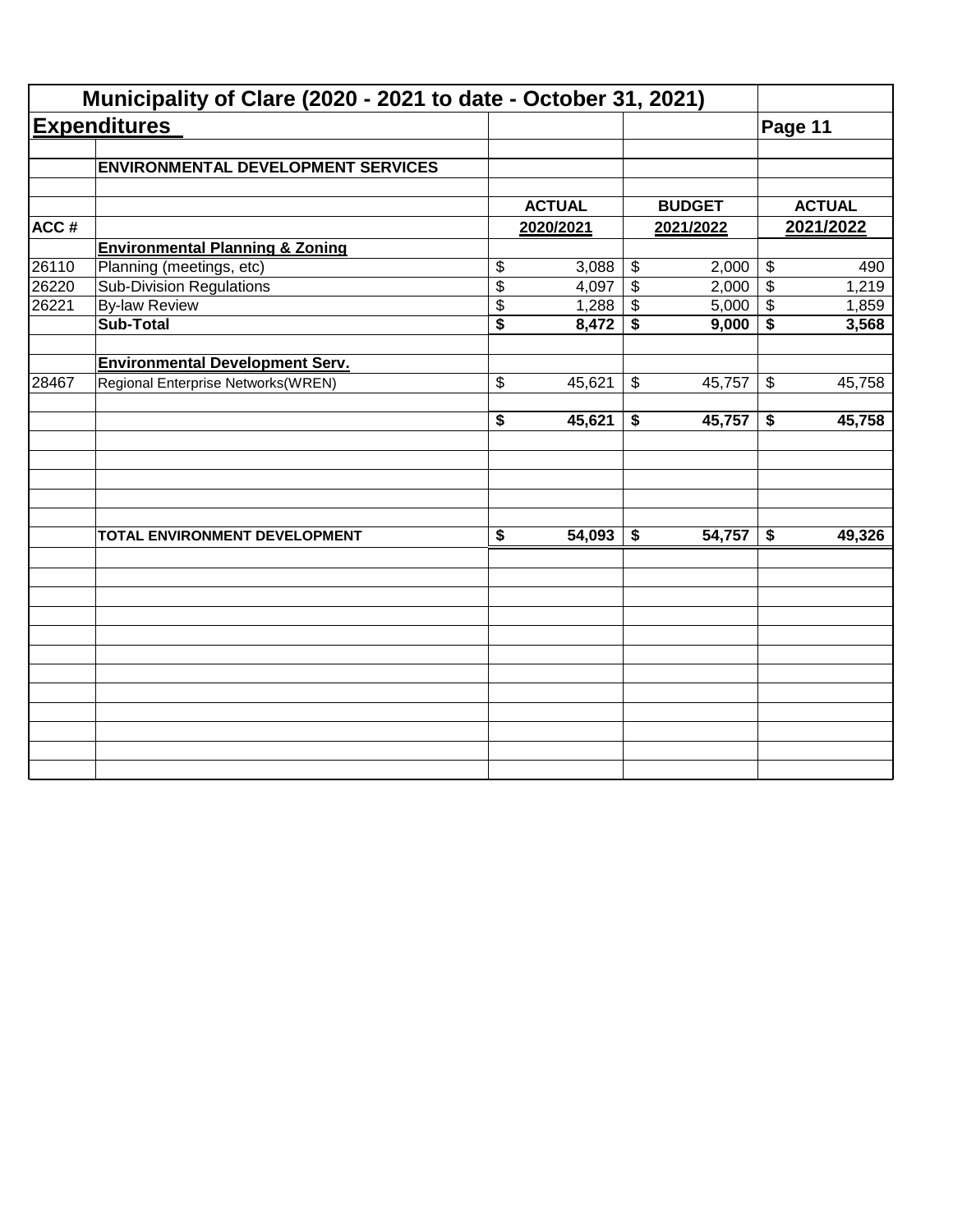|                | Municipality of Clare (2020 - 2021 to date - October 31, 2021)<br><b>Expenditures</b> |                          |                              |            |                 |                           | Page 12                  |
|----------------|---------------------------------------------------------------------------------------|--------------------------|------------------------------|------------|-----------------|---------------------------|--------------------------|
|                |                                                                                       |                          |                              |            |                 |                           |                          |
|                | <b>RECREATION &amp; CULTURAL SERVICES</b>                                             |                          |                              |            |                 |                           |                          |
|                |                                                                                       |                          | <b>ACTUAL</b>                |            | <b>BUDGET</b>   |                           | <b>ACTUAL</b>            |
|                | <b>COMMUNITY DEVELOPMENT</b>                                                          |                          | 2020/2021                    |            | 2021/2022       |                           | 2021/2022                |
|                | Economic Development                                                                  |                          |                              |            |                 |                           |                          |
|                | Tourism                                                                               | \$                       | 258,101                      | \$         | 154,249         | \$                        | 126,410                  |
|                | Recreation                                                                            | \$                       | 142,821                      | \$         | 168.755         |                           | 99,015                   |
|                | <b>Building</b>                                                                       |                          |                              |            |                 |                           |                          |
|                | <b>Community Development Admin</b>                                                    | \$                       | 205,960                      | \$         | 164,334         | \$                        | 95.596                   |
| 26290          | - GranFondo Registration                                                              | \$                       | (176)<br>$\blacksquare$      |            |                 | \$                        | 1,645                    |
| 26291<br>26292 | - GranFondo Logistics<br>- GranFondo Administration                                   | \$<br>\$                 | 2,066                        | \$         | 7,500           | \$<br>\$                  | 1,862<br>1,768           |
| 26293          | - GranFondo Hospitality                                                               | \$                       |                              |            |                 | \$                        | 3,733                    |
| 26294          | - GranFondo Safety                                                                    | \$                       | $\overline{\phantom{a}}$     |            |                 | \$                        | 388                      |
| 26295          | - GranFondo Volunteer                                                                 | \$                       |                              |            |                 | \$                        | 604                      |
| 26296          | - GranFondo Marketing                                                                 | \$                       | 4,522                        |            |                 | \$                        | $\overline{\phantom{a}}$ |
| 26297          | - GranFondo Learn to Fondo                                                            | \$                       | $\overline{\phantom{a}}$     |            |                 | \$                        |                          |
|                | GranFondo Total                                                                       | \$                       | 6,411                        | \$         | 7,500           | \$                        | 10,000                   |
| 26000          | - CMA 2024                                                                            |                          | 100,000                      |            | 50,000          | \$                        | 50,000                   |
|                | 26005 Communauté accueillante                                                         |                          | 217,803                      |            | 216,818         |                           | 89,145                   |
|                | 26010 Iris Communications                                                             |                          | $-2,107$                     |            |                 |                           | 17,127                   |
|                |                                                                                       | \$                       | 928,990                      | \$         | 761,656         | \$                        | 487,292                  |
|                |                                                                                       |                          |                              |            |                 |                           |                          |
|                |                                                                                       |                          |                              |            |                 |                           |                          |
|                |                                                                                       |                          |                              |            |                 |                           |                          |
| 27250          | <b>Building &amp; Facilities</b><br>Meteghan Library - Janitorial                     | \$                       | 3,570                        | \$         | 5,726           | -\$                       | 2,758                    |
| 27253          | Meteghan Library Branch                                                               | $\overline{\mathcal{L}}$ | 12,605                       | \$         | 14,853          | $\overline{\mathcal{S}}$  | 3,054                    |
| 27254          | Extra Hours per week (Library Branch)                                                 | $\overline{\mathcal{S}}$ | $\overline{\phantom{a}}$     | \$         |                 |                           |                          |
| 28472          | Western Regional Library                                                              | \$                       | 53,377                       | \$         | 53,377          | \$                        | 40,033                   |
| 27180          | Wentworth Lake Park                                                                   | \$                       | 1,795                        | \$         | 1,500           | \$                        | 104                      |
| 27179          | Belliveau Cove Dev./Wharf/Insurance                                                   | \$                       | 15,090                       | \$         | 15,109          | $\sqrt[6]{3}$             | 4,360                    |
| 27255          | Hub Culturel/Cultural Hub/CIFA Building                                               | \$                       | 18,200                       | \$         | 13,000          | $\sqrt[6]{3}$             | 10,075                   |
| 27256          | <b>Havelock Community Centre</b>                                                      | \$                       | 6,193                        | \$         | 3,500           | $\sqrt{3}$                | 2,532                    |
| 27257<br>27258 | Meteghan Park<br>Ground Search & Rescue Building                                      | \$<br>\$                 | 2,450                        | \$<br>\$   | 3,000           | $\mathfrak{s}$<br>\$      | 1,505                    |
| 27259          | Eco Park - Insurance                                                                  | \$                       | 3,256<br>11,279              | \$         | 3,000<br>14,391 | $\mathfrak s$             | 1,462<br>6,187           |
| 27260          | Eco Park - Operations (hydro, etc)                                                    | \$                       | 53,591                       | \$         | 8,000           | \$                        | 54,763                   |
|                |                                                                                       |                          |                              |            |                 |                           |                          |
| 27270          | Clare Veteran Centre (General Operations)                                             | \$                       | 18,946                       | \$         | 30,000          | \$                        | 9,424                    |
| 27271          | Clare Veteran Centre ( Insurance )                                                    | \$                       | 9,134                        | \$         | 11,543          | $\boldsymbol{\mathsf{S}}$ | 11,543                   |
| 27279          | Écoles JMGay & St-Albert                                                              | \$                       | 657                          |            |                 |                           |                          |
| 28700          | Tent / Trailer Rental<br><b>Total Building &amp; Facilities</b>                       | \$<br>\$                 | $550$ \ \$<br>$210,692$   \$ |            | $4,500$ \$      |                           | 305<br>148,106           |
|                |                                                                                       |                          |                              |            | $183,799$   \$  |                           |                          |
|                |                                                                                       |                          |                              |            |                 |                           |                          |
|                | <b>Cultural Services</b>                                                              |                          |                              |            |                 |                           |                          |
| 27290          | Societe Historique (Point a Major Insurance)                                          | \$                       | 850                          | \$         | $1,250$   \$    |                           | 1,036                    |
| 27900          | Contribution to Festival Acadien                                                      | \$                       | 20,000                       | \$         | $20,000$ \ \$   |                           | 20,000                   |
|                | Productions le Moulin<br>New France - Electric City                                   |                          |                              | \$         | 1,000           |                           |                          |
|                | Société édifice Ste-Marie de la Pointe                                                |                          |                              |            |                 |                           |                          |
|                | Centre acadien - Historic NS                                                          |                          |                              |            |                 |                           |                          |
|                | <b>Clare Curling Association</b>                                                      |                          |                              | \$         | $500$   \$      |                           | 500                      |
|                | Rails to Trails                                                                       |                          |                              | \$         | 5,000           | $\overline{\mathcal{S}}$  | 5,000                    |
|                | <b>Council Commitment to Special Projects</b>                                         |                          |                              |            |                 |                           |                          |
|                | - FECANE                                                                              | \$                       |                              | \$         | $3,000$   \$    |                           | 3,000                    |
|                | <b>Total Cultural Services</b>                                                        | \$                       | 20,850                       | \$         | $30,750$ \$     |                           | 29,536                   |
|                |                                                                                       |                          |                              |            |                 |                           |                          |
| 27295          | Other<br>Université Ste-Anne                                                          |                          |                              | \$         |                 | \$                        |                          |
|                | Yarmouth Hospital Foundation                                                          | \$                       | 5,000                        | $\sqrt{3}$ | 5,000           |                           |                          |
|                | <b>Total Other</b>                                                                    | \$                       | 5,000                        | -\$        | 5,000           | -\$                       | $\blacksquare$           |
|                |                                                                                       |                          |                              |            |                 |                           |                          |
|                |                                                                                       |                          |                              |            |                 |                           |                          |
|                |                                                                                       |                          |                              |            |                 |                           |                          |
|                | TOTAL COMMUNITY DEVELOPMENT AND CULTURAL SERVICES                                     | \$                       | $1,165,533$   \$             |            | $981,205$ \$    |                           | 664,934                  |